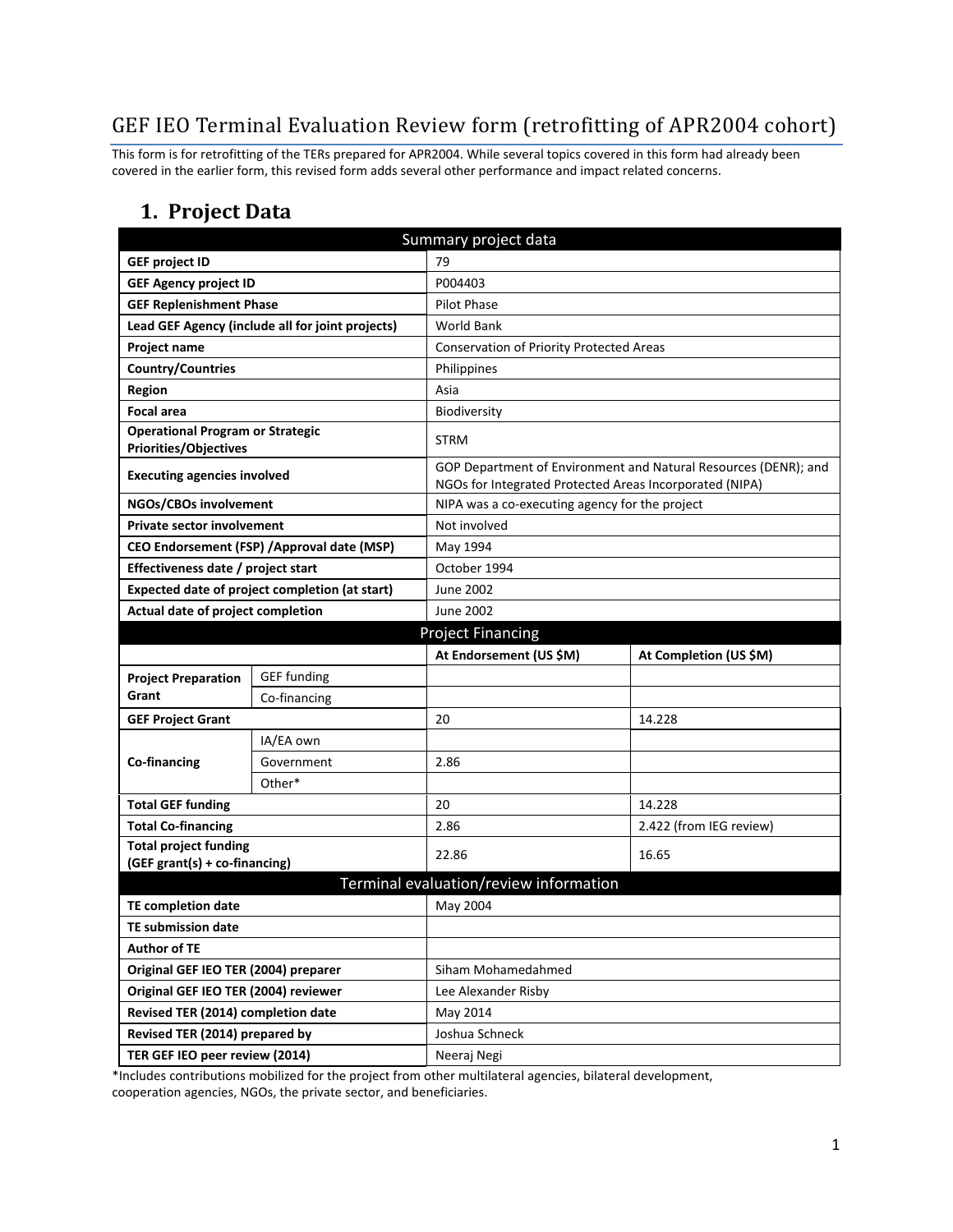## **2. Summary of Project Ratings**

| <b>Criteria</b>                                  | <b>Final PIR</b> | <b>IA Terminal</b><br><b>Evaluation</b> | <b>IA Evaluation</b><br><b>Office Review</b> | <b>GEF EO Review</b> |
|--------------------------------------------------|------------------|-----------------------------------------|----------------------------------------------|----------------------|
| <b>Project Outcomes</b>                          |                  |                                         | MU                                           | MU                   |
| <b>Sustainability of Outcomes</b>                | N/R              |                                         |                                              | MU                   |
| <b>M&amp;E Design</b>                            | N/R              | N/R                                     | N/R                                          |                      |
| <b>M&amp;E</b> Implementation                    |                  | N/R                                     | N/R                                          |                      |
| <b>Quality of Implementation</b>                 |                  |                                         |                                              |                      |
| <b>Quality of Execution</b>                      |                  |                                         |                                              |                      |
| <b>Quality of the Terminal Evaluation Report</b> |                  |                                         |                                              |                      |

## **3. Project Objectives**

3.1 Global Environmental Objectives of the project:

According to the Project Document (PD), the GEOs of the project are the protection of ten sites in the Philippines containing globally significant biodiversity.

3.2 Development Objectives of the project:

As stated in the PD (PD, pg 3), the project had the following development objectives:

- Protect ten areas of high biodiversity;
- Improve the Department of Environment and Natural Resources (DENR) Protected Areas (PA) management capabilities;
- Incorporate local communities and NGOs into the PA management structure;
- Confirm the tenure of indigenous cultural communities and long-established residents of PAs;
- Establish a permanent funding mechanism for PA management and development; and
- Develop sustainable forms of livelihood consistent with biodiversity protection.

These objectives were to be achieved through the following four project components:

- 1. *Site Development* (25% of total cost) including access roads/trails in PAs, buildings and staff;
- 2. *Resource Management* (10% of total cost) included establishment of community-based and NGO-supported PA management structure, development of management plans, mapping, boundary demarcation, and habitat restoration;
- 3. *Socio-Economic Management* (49% of total cost) development of non-destructive livelihood projects in buffer zones and multiple use areas as well as community consultation and training, population census, registration, and tenure delineation; and
- 4. *National Coordination, Monitoring and Technical Assistance* (16% of total cost) including NGObased project coordination, monitoring of project implementation, trends in biodiversity inventories and assessment of management impacts, and technical assistance to individual Pas and DENR's Protected Areas and Wildlife Bureau (PAWB).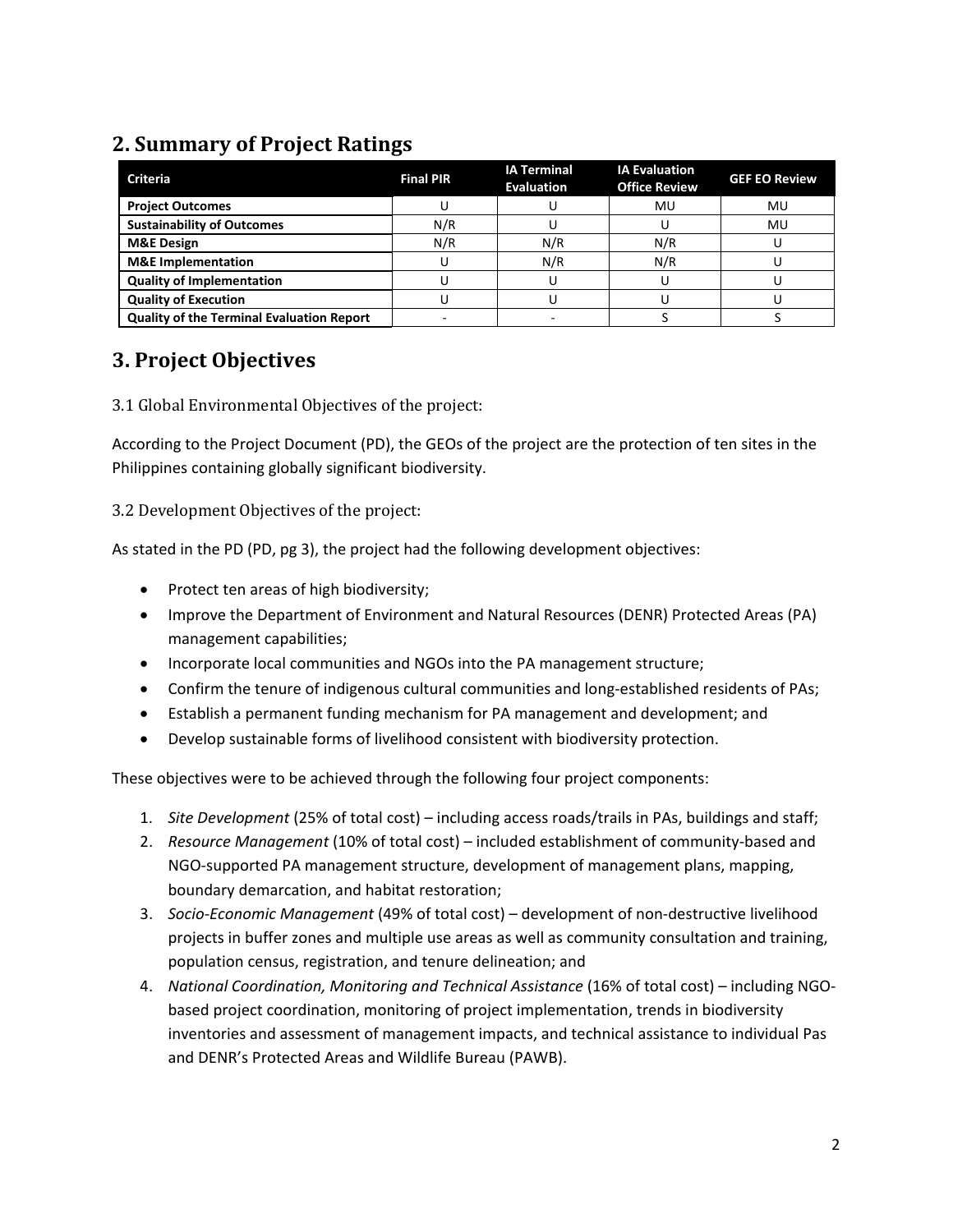3.3 Were there any **changes** in the Global Environmental Objectives, Development Objectives, or other activities during implementation?

The mid-term review in June 1998 resulted in reformulation of project components but without changing any of the project objectives. Project components were recast so as to be in-line with the overall objectives. The five resulting components were (no new cost breakdown is provided in TE or MTR):

- 1. Protected Area Planning and Management;
- 2. Biodiversity Conservation;
- 3. Tenurial Security;
- 4. Livelihood Systems; and
- 5. Project Management and Coordination.

#### **4. GEF EO assessment of Outcomes and Sustainability**

Please refer to the GEF Terminal Evaluation Review Guidelines for detail on the criteria for ratings.

Relevance can receive either a Satisfactory or Unsatisfactory rating. For Effectiveness and Cost efficiency, a six point rating scale is used (Highly Satisfactory to Highly Unsatisfactory), or Unable to Assess. Sustainability ratings are assessed on a four-point scale: Likely=no or negligible risk; Moderately Likely=low risk; Moderately Unlikely=substantial risks; Unlikely=high risk. In assessing a Sustainability rating please note if, and to what degree, sustainability of project outcomes is threatened by financial, sociopolitical, institutional/governance, or environmental factors.

Please justify ratings in the space below each box.

|--|

The project is well-aligned with both GEF and National priorities. According to the PD, the project supports the GOP's policies for design and development of a protected area system for conservation of the nation's biodiversity riches. The project's ten protected areas where selected through studies involving both DENR and local NGOs. Moreover, a congressional resolution was passes in 1989 mandating that the GOP define and develop a National Integrated Protected Areas System. Subsequently, Congress passed and the President signed into law legislation providing a "secure foundation consistent with international standards for protected area designation and management" (PD, pg 1). The GEF project is a full-scale demonstration of management approaches endorsed by the new legislation. For the GEF, the project's focus on conserving globally-significant biodiversity under high threat, through the use of a pioneering and participatory approach is well-aligned with GEF strategic objectives.

| 4.2 Effectiveness | Rating: Moderately Satisfactory |
|-------------------|---------------------------------|
|-------------------|---------------------------------|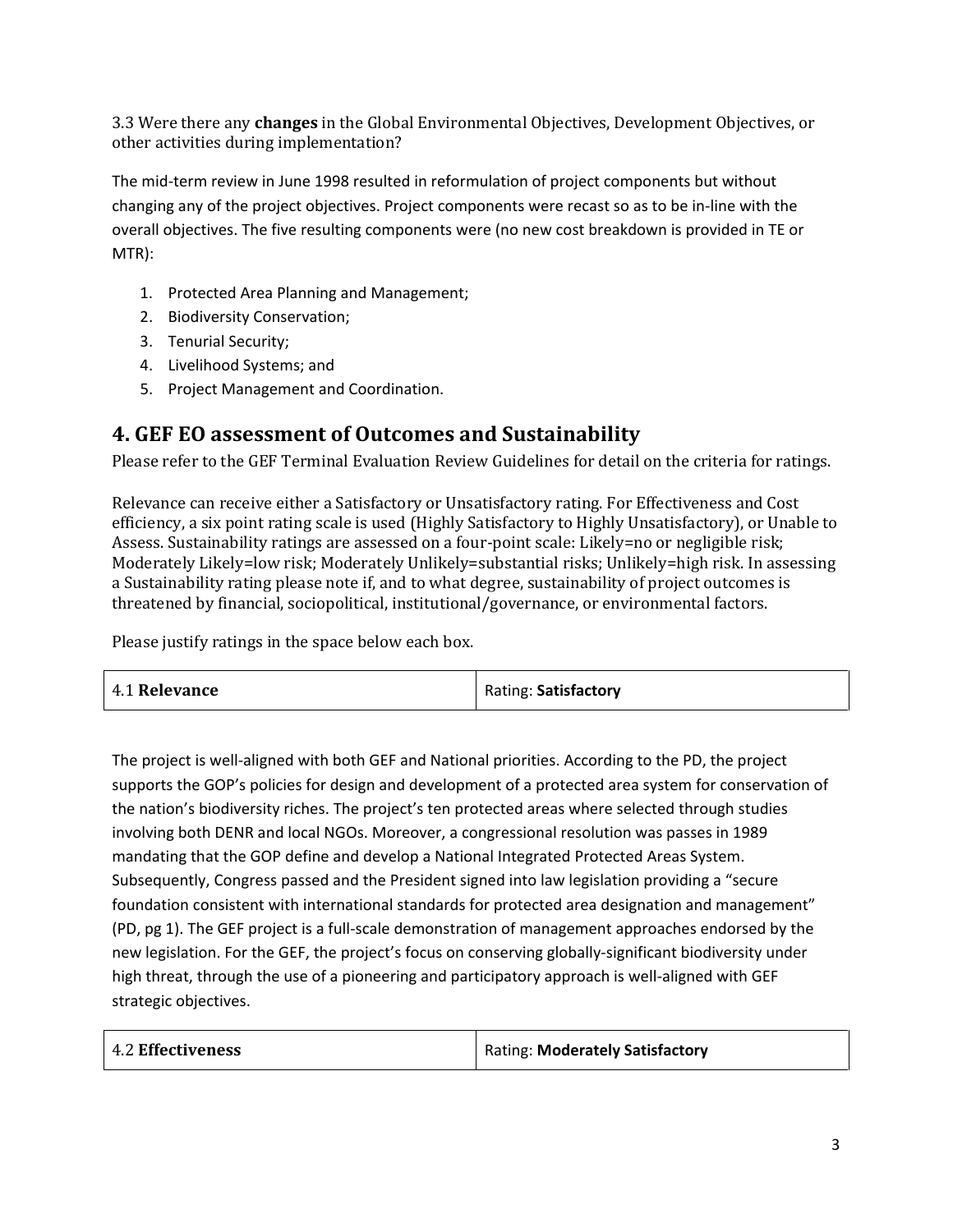Project effectiveness has been mixed, with significant progress made in establishing protection mechanisms at the ten targeted PAs, improvements in the capacity of DENR to undertake biodiversity conservation programs, and increased community and NGO involvement at the PAs. Moreover, some progress in clarifying/improving indigenous people's tenure rights has been made, although this is now subject to legal delays. However, performance in developing sustainable livelihoods, to which roughly half of project funding was allocated, has been unsatisfactory, with minimal achievements. Because of the progress in advancing/securing GEF GEOs, effectiveness is rated as Moderately Satisfactory.

Progress under all 5 revised project components is as follows:

- *1. Protected Area Planning and Management* Legal steps to establish the PAs have been completed at 4 PAs, and progress along the remainder is ongoing. All ten PAs have management plans and implementation is ongoing. PA Management Boards have been established satisfactorily and are collaborating with relevant Local Government Units (LGUs). All ten sites have established Integrated Protected Areas Funds (IPAFs) which are collecting user fees and contributions. However, operation of IPAFs is a concern as communities are not confident that PAMBs will be able to withdraw funds from the IPAF when required due to complex operational arrangements, and for a majority of PAs there is not yet a solid mechanism to collect fees such that they provide sufficient self-funding of the parks.
- *2. Biodiversity Conservation* As reported in the TE, the DENR has limited funds for staffing of PAs. While a biodiversity monitoring system was established by a non-project Danish technical assistance grant, their system has been in place for too short a time to indicate any benefits from the GEF project. TE does report that significant progress has been made in improving relations and involvement of communities living in or around the PAs. Communities have been involved through the formation of volunteer brigades that receive formal deputation from DENR to patrol the PA in collaboration with DENR field staff. TE notes however that it is not clear whether this will continue without project funding and reduced DENR field staff.
- *3. Tenurial Security* Modest but important progress was made in strengthening the rights of indigenous peoples and local communities, while further progress has been stalled over legal process issues. Positive outcomes identified in the TE include: introduction of Community Based Resource Management Agreements for Protected Areas (CBRMA-PAs), participation of indigenous peoples in the PAMBs, volunteer action by indigenous peoples in the PA patrols, and passage of the Indigenous Peoples Rights Act in 1997.
- *4. Livelihood Systems* Performance under this component has been highly unsatisfactory, with both design weaknesses and poor implementation largely to blame. Development of a program faces considerable delays, and financing of projects only began in late 1998. Difficulties included the remoteness of many of the project locations and the inexperience of NIPA as well as "deficient procurement and financial management (TE, pg 7). TE reports that 331 livelihood projects were under implementation at project's close – a seemingly huge number that suggests a lack of focus and understanding of what activities were most likely to succeed. TE notes that only 50% of funds for livelihood activities have been disbursed. Overall, there is little to show for the effort.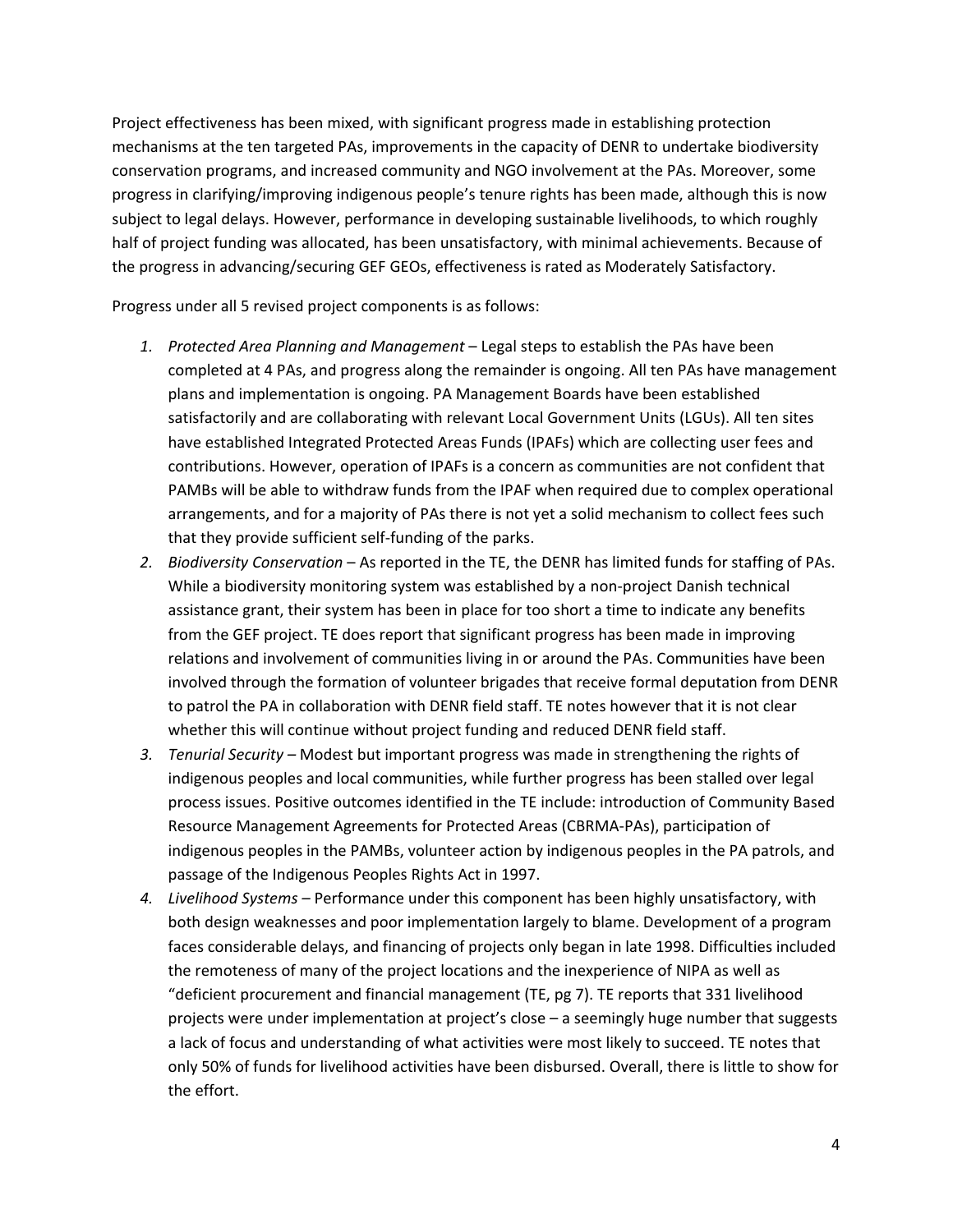5. *Project Management and Coordination* – According to the TE, management and coordination arrangements were very weak and the strong implementation partnership that was expected to develop between DENR and NIPA never materialized. At the same time, TE notes that at the local level (PA level), coordination and cooperation between DENR and NGOs has been satisfactory. Financing reporting and management information systems have been very weak, despite repeated attempts to develop an adequate M&E system. Financial procurement problems are under review by a special government investigative committee composed of the Departments of Justice, Finance and DENR.

| $\vert$ 4.3 Efficiency | Rating: Unsatisfactory |
|------------------------|------------------------|
|------------------------|------------------------|

Efficiency is rated as unsatisfactory on the basis of project management and coordination issues that are seen as strongly affecting the minimal progress in achievement along the project's sustainable livelihoods component. Issues cited in the TE include failure to establish a working relationship between DNER and NIPA, substantial delays in designing the livelihoods program, and substantial problems in fiduciary management of the project (note the ongoing investigative review of financial procurement issues). Reviews have identified excessive overhead charges on consultant fees, expenditures not consistent with project objectives, excessive expenditures on unfinished works and other serious issues (TE, pg 7). Moreover, despite repeated attempts to develop an adequate M&E system, one never materialized. The failures of the project management are particularly salient given that much of the political will and local support for the project's objectives appears to have been present, and contributed to the project's success in other areas.

| 4.4 Sustainability | Rating: Moderately Unlikely |
|--------------------|-----------------------------|
|--------------------|-----------------------------|

Sustainability is rated as moderately unlikely, largely due to financial uncertainty that threatens to undermine much of the project's successes at the ten PAs and in sustaining improvements in capacity at DNER as well. Sustainability is further detailed along the following four dimensions:

• **Environmental sustainability** – (**ML**) While the TE does not discuss sustainability from an environmental perspective, it can be assumed that there are no threats to the sustainability of outcomes stemming from environmental concerns that were not present at the project's outset (long-term threats from climate change for example), or that have been increased due to some project component. While environmental threats on park resources are not likely to be eliminated even if PAs were completely successful in stopping degradation within park boundaries, they do not constitute a significant threat to project sustainability.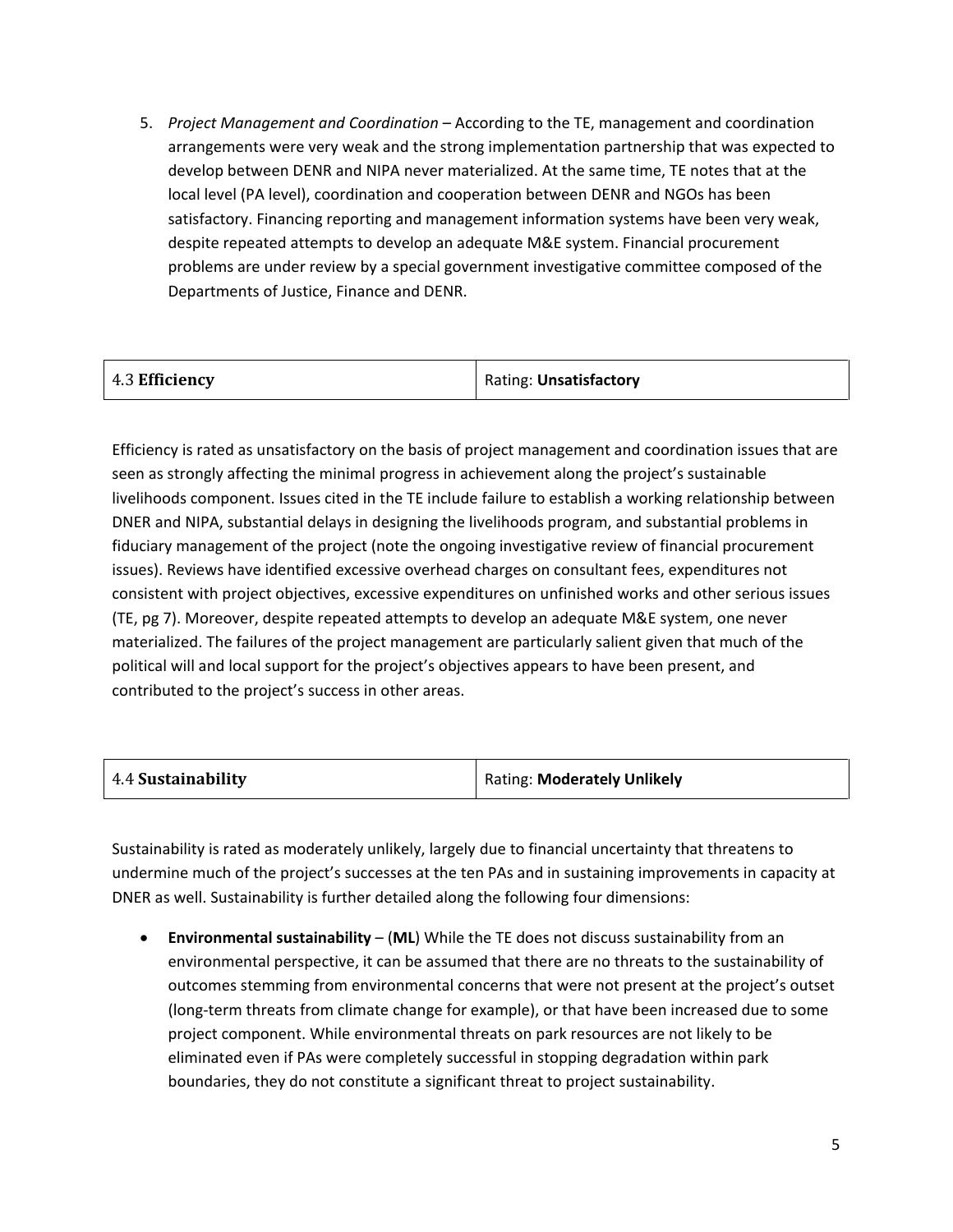- **Financial sustainability**  (**MU**) Financial uncertainty constitute the biggest potential threat to sustainability of project outcomes. At project close, TE identifies uncertainty regarding adequacy of DENR budgets to continue work on park development, management and protection. At the local level, TE notes that PA sustainability will depend upon whether Protected Area Management Boards find additional revenue sources or find innovative means of sustain operations such as promoting volunteerism among local communities. The situation regarding collection of user fees at PAs varies. At some, there has been accumulation of funds into the IPAFs, at others there is still a need to develop and/or apply mechanism for collections. Moreover, in some cases, communities are reluctant to pay money into the IPAF account as 25% of funds is immediately lost to the central fund, as well as uncertainly on how easy it will be to get disbursements from the IPAF in the future. Finally, the original PD anticipated significant return flows into the IPAFs from livelihood activities, but given the small number of projects financed, and the minimal progress, funds from these activities are unlikely to be significant.
- **Socio-political (ML)** On the positive side, community and NGO involvement at PA sites has been enhanced. Among the ways in which communities have been involved is through the formation of volunteer brigades that received formal deputation from DENR to patrol the PA in collaboration with DENR field staff. Moreover, PAMBs have become a useful forum for indigenous persons to become involved in the PA decision-making process, and the support/progress in clarifying tenurial concerns also contributes to project sustainability. On the other hand, government commitment to the project appears to have been moderate as judged by the limited funding made available to th PAWB, compared with the rest of DENR (TE, pg 10).
- **Institutional (ML)** At project closure, 4 PAs were protected by Acts and another 5 bills were under deliberation by congress. Draft Implementing Rules and Regulations have been prepared for the four PAs protected by Acts. At the same time, further action is required to support the passing of legislation for the remaining 6 PAs to draw up and employ the rules and regulations.

### **5. Processes and factors affecting attainment of project outcomes**

5.1 Co-financing. To what extent was the reported co-financing essential to the achievement of GEF objectives? If there was a difference in the level of expected co-financing and actual co-financing, then what were the reasons for it? Did the extent of materialization of co-financing affect project's outcomes and/or sustainability? If so, in what ways and through what causal linkages?

Realized co-financing is \$1.13 million, which is around 40% of expected co-financing. Co-financing was to come from the GOP, and was to finance 75% of the costs of PA establishment. While the 1997-98 East Asia financing crisis, as well as the two changes in Government in 1998 and late 2000 are reported to have been key factors in the under materialization of co-financing, it's not clear from the TE whether or not the lack of budget releases by DENR to the project's PAWB was due to the lack of materialized cofinancing, or due to a more general, government-wide reluctance to fund DENR at pre-financing crisis levels. TE does state that DENR was slow to provide adequate staffing for both the PCR and the project sites, and some of this is likely connected to limited co-financing. However, considering that PA establishment has been one of the more successful project components, the extent to which materialization of co-financing has affected project outcomes and sustainability is assessed to be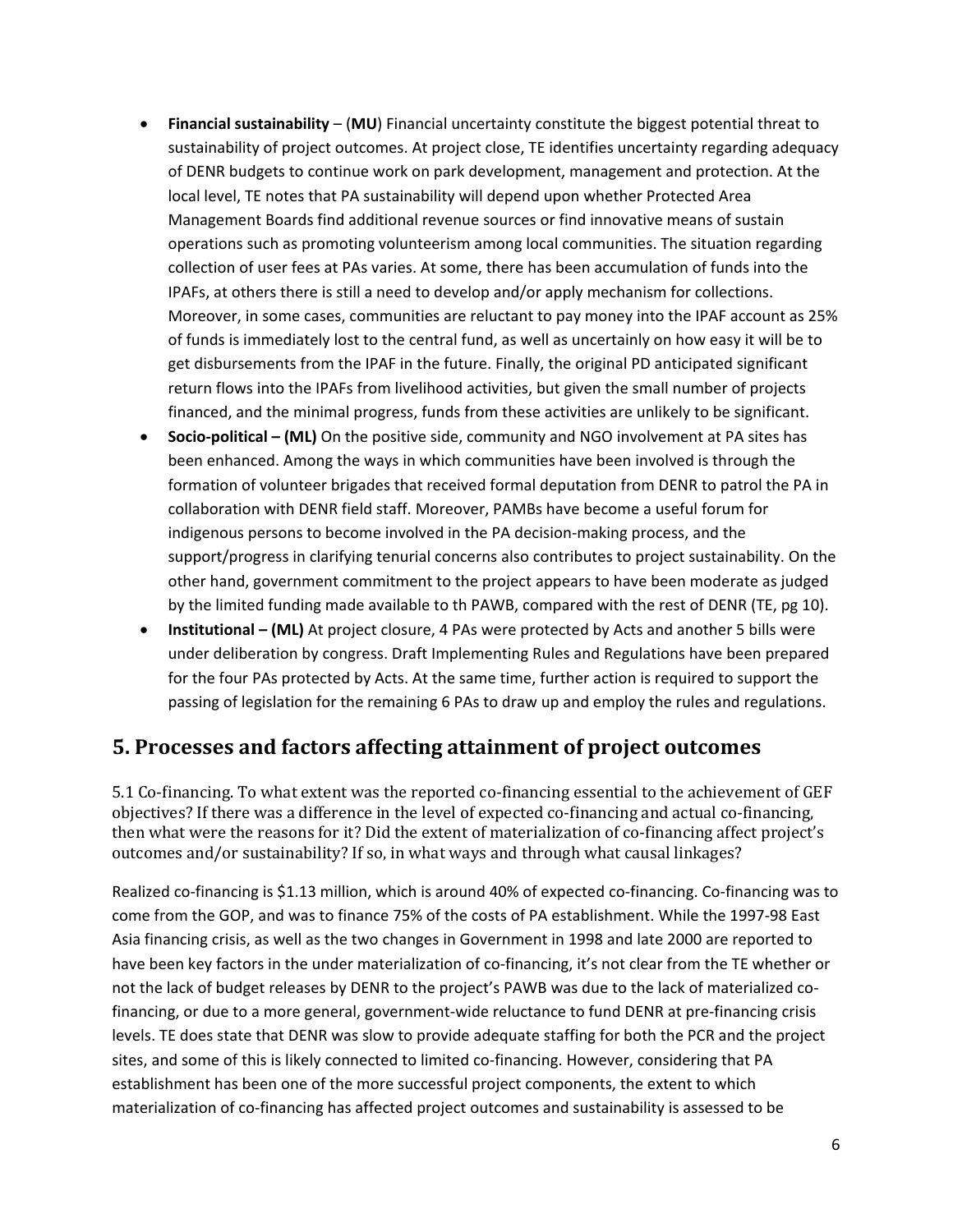minimal overall. For this project factors such as project implementation and execution were more significant with respect to achievement of project outcomes and sustainability.

5.2 Project extensions and/or delays. If there were delays in project implementation and completion, then what were the reasons for it? Did the delay affect the project's outcomes and/or sustainability? If so, in what ways and through what causal linkages?

While the project was started and closed at the expected dates, internally, several project components experienced significant delays. Chief among these were the project's livelihoods components – draft guidelines for which were only produced after two years from project start. These guidelines were found to be unacceptable to the Land Bank of the Philippines and to other Retail Financial Institutions, requiring further amendment and another delay of one year. Moreover, neither DENR nor NIPA were successful in developing a working M&E system. These failures contributed to the project's minimal success in the livelihood's component, as well as serious problems with fiduciary management. The failure of the project to deliver on the sustainable livelihoods component may also affect project's sustainability, as little as been done to reduce pressures on parks from surrounding communities.

5.3 Country ownership. Assess the extent to which country ownership has affected project outcomes and sustainability? Describe the ways in which it affected outcomes and sustainability, highlighting the causal links:

Two changes of Government, in 1998 and late 2000, occurred during implementation. TE notes that these changes of government had an unsettling effect on the project, as with each change, the senior departmental civil servants were replaced, with consequent "alterations in government commitment to the project and relations between DENR and NIPA." (TE, pg 10). Moreover, TE assesses Government commitment to the project throughout implementation to have been only moderate, as evidenced by the limited funding made available to PAWB compared to the rest of DENR. Due to these budget restrictions – particularly during the financial crises in 1997-98 – lack of budget releases by DENR disrupted the project's implementation (TE, pg 10).

### **6. Assessment of project's Monitoring and Evaluation system**

Ratings are assessed on a six point scale: Highly Satisfactory=no shortcomings in this M&E component; Satisfactory=minor shortcomings in this M&E component; Moderately Satisfactory=moderate shortcomings in this M&E component; Moderately Unsatisfactory=significant shortcomings in this M&E component; Unsatisfactory=major shortcomings in this M&E component; Highly Unsatisfactory=there were no project M&E systems.

Please justify ratings in the space below each box.

| Rating: Unsatisfactory<br>6.1 M&E Design at entry |  |
|---------------------------------------------------|--|
|---------------------------------------------------|--|

Full development of the project's M&E system was as task left to NIPA during project implementation. In hindsight, given the inexperience of the NIPA as well as the complexity of monitoring and coordinating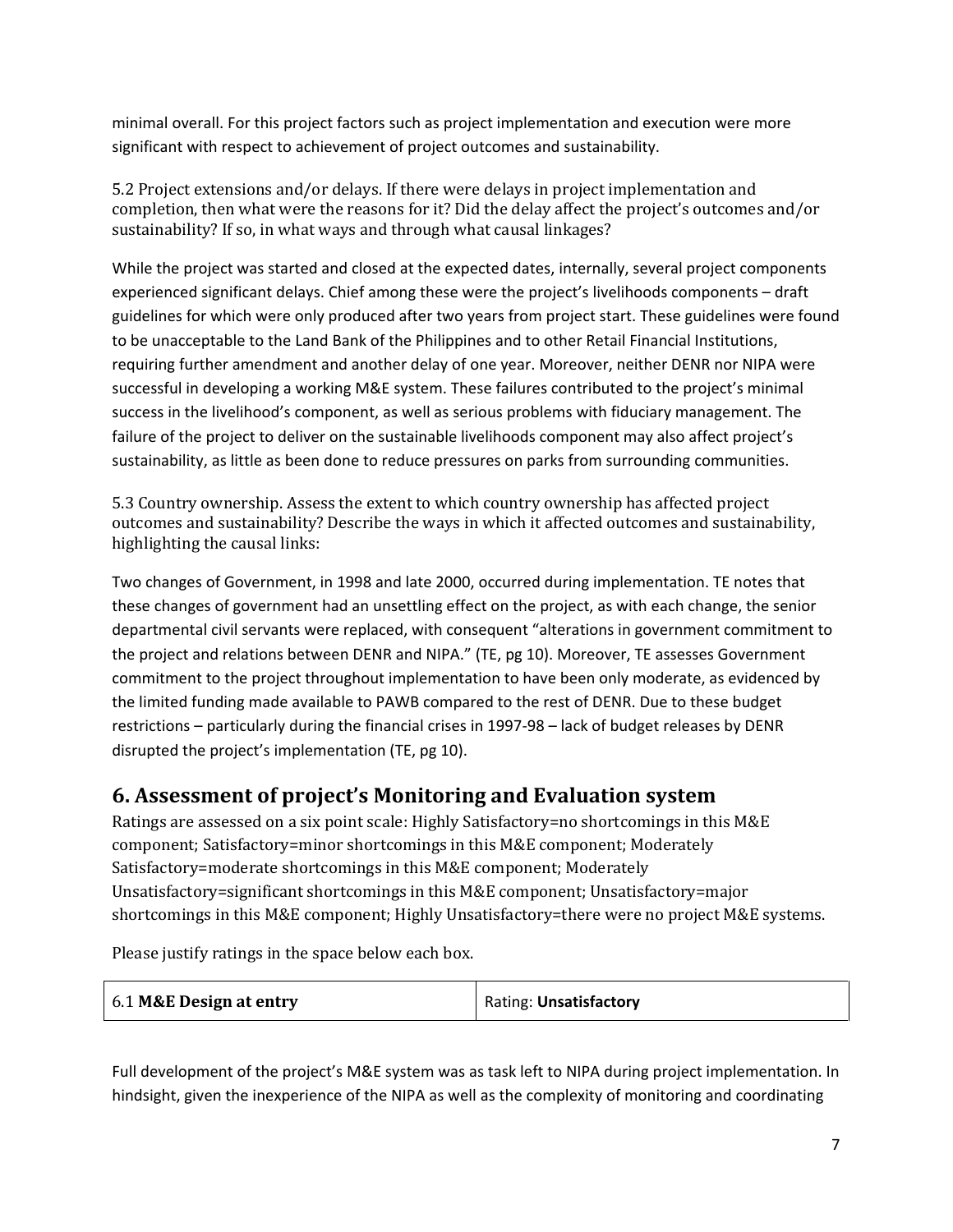project activities across ten separate areas in remote locations, the project's M&E system should have been much more developed in the PD, prior to project implementation. A separate budget line in the PD provided for project M&E, although there is no further delineation of funding for specific M&E components, nor a clear timetable for when M&E components were to be done (other than provisions for a MTR), nor clear explication of who is responsible for M&E implementation. M&E is described as being part of the project's fourth component (National Coordination, Monitoring and Technical Assistance). PD states that NIPA would draft a monitoring plan for the project, for the approval of PAWB, following principles proposed by the Bank (PD, pg 20). A functioning M&E plan never materialized, and this contributed significantly to problems with the project's procurement procedures, adhering to expenditure targets, and realization of project outcomes.

| 6.2 M&E Implementation | Rating: Unsatisfactory |
|------------------------|------------------------|
|                        |                        |

TE states that a working M&E system never materialized (TE pg 7. This had serious ramifications regarding fiduciary management, and monitoring of project activities. Biological monitoring has been facilitated by a non-project technical assistance from the Dutch government. At the local level, monitoring of project activities appears to have been somewhat adequate, although this varies from site to site. The failure of the project to develop a proper M&E system lies with both the Bank and executing agencies (see below).

### **7. Assessment of project implementation and execution**

Quality of Implementation includes the quality of project design, as well as the quality of supervision and assistance provided by implementing agency(s) to execution agencies throughout project implementation. Quality of Execution covers the effectiveness of the executing agency(s) in performing its roles and responsibilities. In both instances, the focus is upon factors that are largely within the control of the respective implementing and executing agency(s). A six point rating scale is used (Highly Satisfactory to Highly Unsatisfactory), or Unable to Assess.

Please justify ratings in the space below each box.

| 7.1 Quality of Project Implementation<br>Rating: Unsatisfactory |
|-----------------------------------------------------------------|
|-----------------------------------------------------------------|

Implementation of the project was unsatisfactory, with deficiencies identified in the TE both project design and supervision. Regarding project design, the principle failing was to rely upon an inexperienced and untested consortium of local NGOs to not only implement critical project components, but also design them as well. This includes the project's livelihoods component and the project's M&E system – both of which faced major shortcomings that were never adequately resolved. Moreover, during project implementation, TE notes that "based on earlier Bank experience of livelihood projects not being feasible until the zonal delineation of the PAs had been completed, necessary urgency was not given to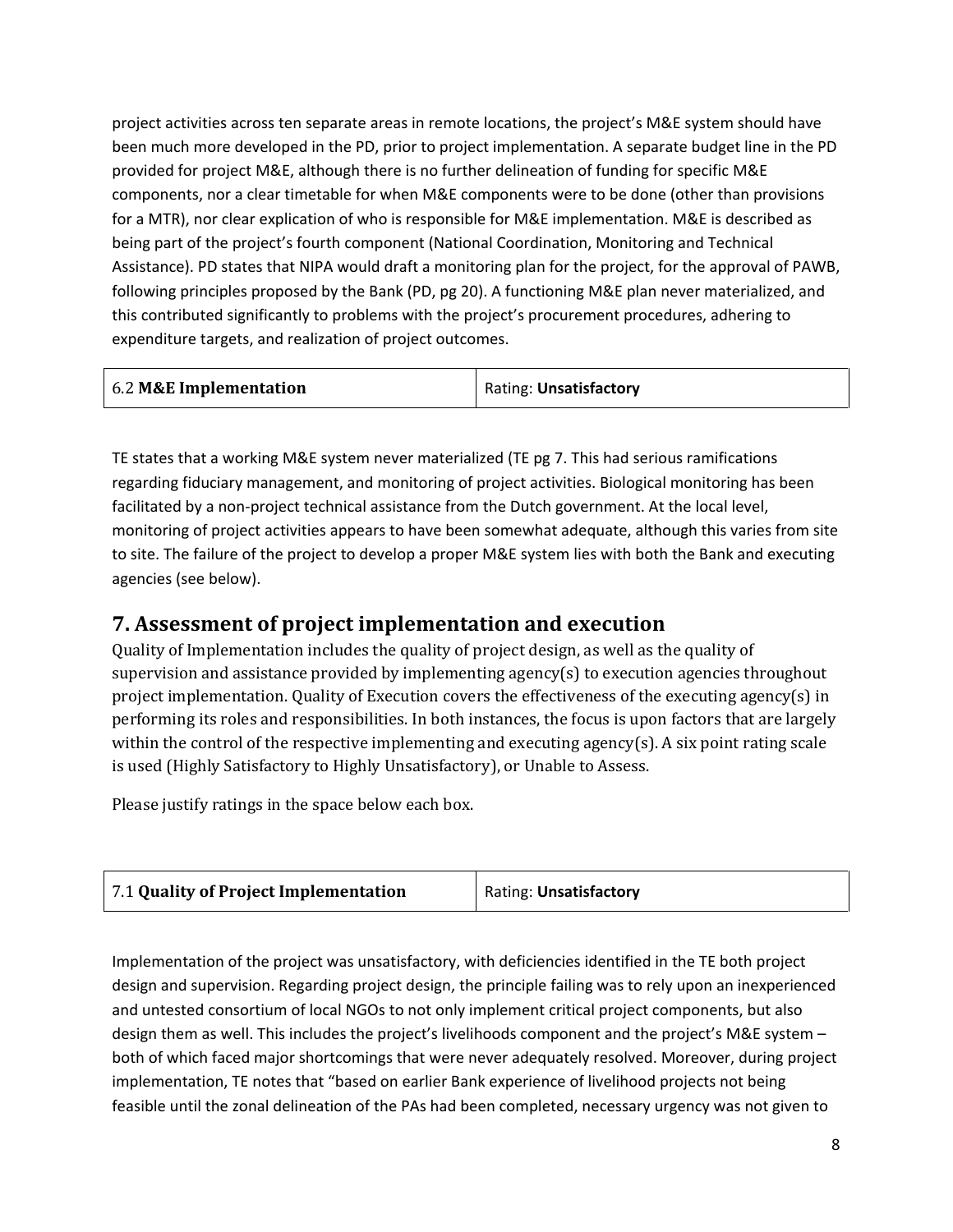preparing for the Livelihood Systems component and in particular to pressing for NIPA to come up with suitable guidelines" (TE, pg 12). TE further notes that the MTR failed to result in a major modification/restructuring of the project to deal with project issues, except to cancel \$2million of the GEF funding for the Livelihood System component (a further \$2.48 million GEF funding was cancelled at a later date). Quality of the supervision was apparently strong regarding the technical aspects of park management and biodiversity conservation, but weak in regards to procurement and financial expertise. Staff with these kind of expertise only started to become involved in 1998 – four years after grant approval. Finally, supervision failed to pick up procurement and financial issues as project monitoring ratings gave a false sense of security in early project years (TE, pg 12).

| 7.2 Quality of Project Execution | Rating: Unsatisfactory |
|----------------------------------|------------------------|
|                                  |                        |

Quality of project execution was unsatisfactory, with performance of NIPA highly unsatisfactory, while that of the DENR marginally unsatisfactory. As noted above, NIPA failed to establish good financial management and procurement internal control mechanisms, and coordination between DENR and NIPA was inadequate, with both parties working largely independent of the other. A working project M&E system never developed, as specified in the PD. Many PA sites had no bookkeeping whatsoever to account for project expenditures. There were serious issues concerning potential financial mismanagement that were under review by a special investigative panel at the point of project completion. TE notes that at the local level, there are a number of good examples of good management by local NGOs working in concert with DENR. DENR's performance was considerably stronger than NIPAs, although they had the comparatively simpler task of working with their own personnel on more defined project tasks. Some factors hindering project performance were indeed outside of the control of the executing Agencies – these included the 1995 floods and landslides in Mindanao and Negros, the 1997-98 East Asian Financial crisis, the return of the El Nino in 1998, and changes in Government in 1998 and 2000. Moreover, some fo the project sites have been affected by various forms of civil disturbance and insurgency (TE, pg 9).

### **8. Assessment of Project Impacts**

8.1 Environmental Change. Describe the changes in environmental stress and environmental status that occurred by the end of the project. Include both quantitative and qualitative changes documented, sources of information for these changes, and how project activities contributed to or hindered these changes. Also include how contextual factors have contributed to or hindered these changes.

No changes in environmental stress are noted in the TE. There was a change in the protections for areas of biological significance as a result of the project: legal steps to establish the PAs have been completed at 4 PAs, and progress along the remainder is ongoing. All ten PAs have management plans and implementation is ongoing. PA Management Boards have been established satisfactorily and are collaborating with relevant Local Government Units (LGUs). All ten sites have established Integrated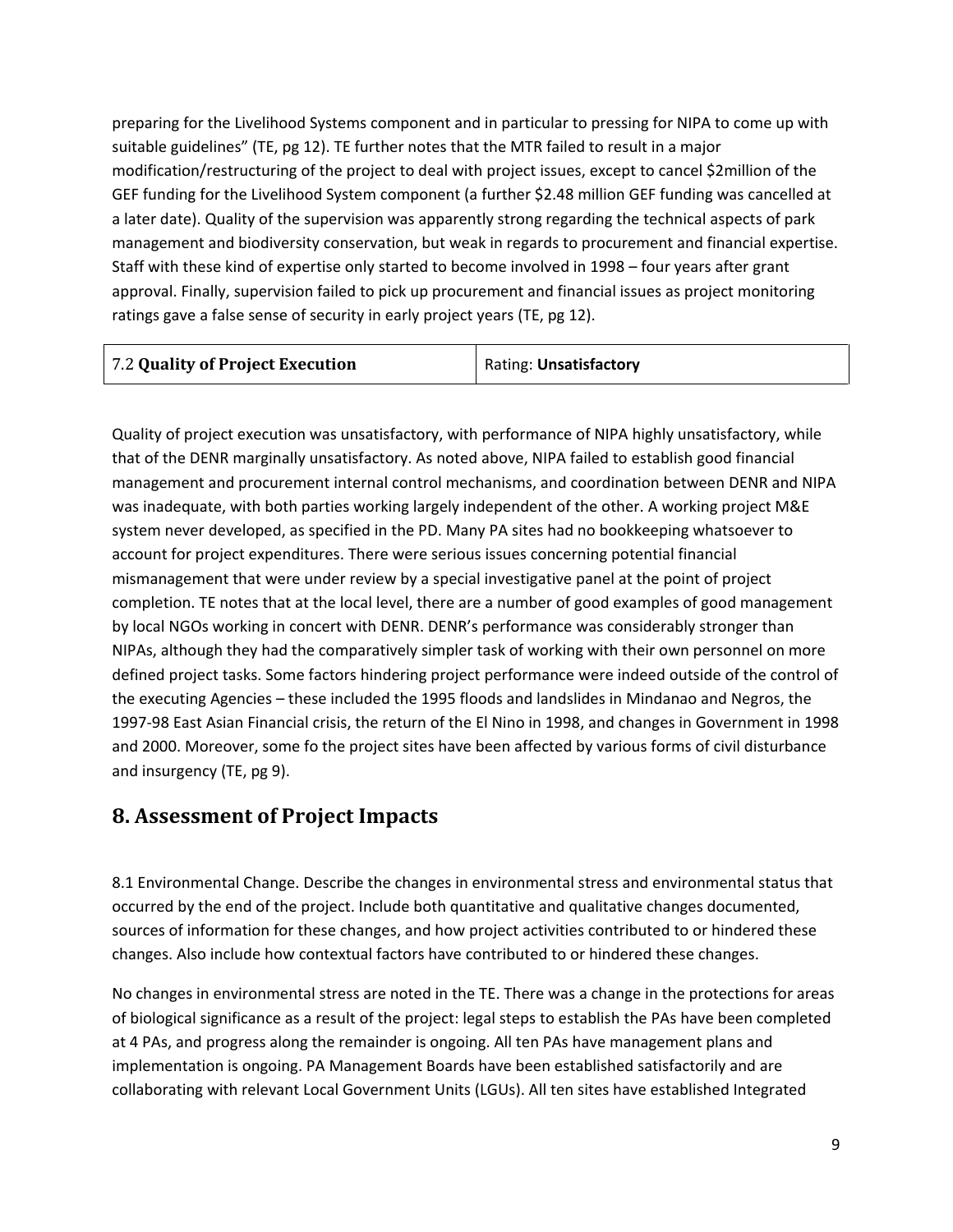Protected Areas Funds (IPAFs) which are collecting user fees and contributions. However, operation of IPAFs may be uncertain as communities are not confident that PAMBs will be able to withdraw funds from the IPAF when required due to complex operational arrangements, and for a majority of PAs there is not yet a solid mechanism to collect fees such that they provide sufficient self-funding of the parks. Project achievements in regards to PAs might have been greater were it not for the 1997-98 East Asian Financial crisis, changes in Government in 1998 and 2000 (see below), and general poor performance of the Bank's supervision and project execution.

8.2 Socioeconomic change. Describe any changes in human well-being (income, education, health, community relationships, etc.) that occurred by the end of the project. Include both quantitative and qualitative changes documented, sources of information for these changes, and how project activities contributed to or hindered these changes. Also include how contextual factors have contributed to or hindered these changes.

No quantitative changes in human well-being are noted to have occurred as a result of the project. However, modest but important progress was made in strengthening the rights of indigenous peoples and local communities, while further progress has been stalled over legal process issues. Positive outcomes identified in the TE include: introduction of Community Based Resource Management Agreements for Protected Areas (CBRMA-PAs), participation of indigenous peoples in the PAMBs, volunteer action by indigenous peoples in the PA patrols, and passage of the Indigenous Peoples Rights Act in 1997. TE notes that the increase in sovereignty of Local Government Units (LGUs) as a result of the decentralization program put into effect under the Local Government Code influenced the conduct of field operations, and may have had an effect on the willingness of the GOP to give further recognition to indigenous peoples tenure claims.

8.3 Capacity and governance changes. Describe notable changes in capacities and governance that can lead to large-scale action (both mass and legislative) bringing about positive environmental change. "Capacities" include awareness, knowledge, skills, infrastructure, and environmental monitoring systems, among others. "Governance" refers to decision-making processes, structures and systems, including access to and use of information, and thus would include laws, administrative bodies, trustbuilding and conflict resolution processes, information-sharing systems, etc. Indicate how project activities contributed to/ hindered these changes, as well as how contextual factors have influenced these changes.

a) Capacities – No clear statement of any increases in capacities at either DENR, or within NIPA is given in the TE. It is reasonable to assume some kind of benefit at the local level for those charged with PA management, as a result of the project. However, the extent to which this occurred is pure conjecture given the limited evidence provided in the TE.

b) Governance – as noted above there was a change in the protections for areas of biological significance as a result of the project: legal steps to establish the PAs have been completed at 4 PAs, and progress along the remainder is ongoing. All ten PAs have management plans and implementation is ongoing. PA Management Boards have been established satisfactorily and are collaborating with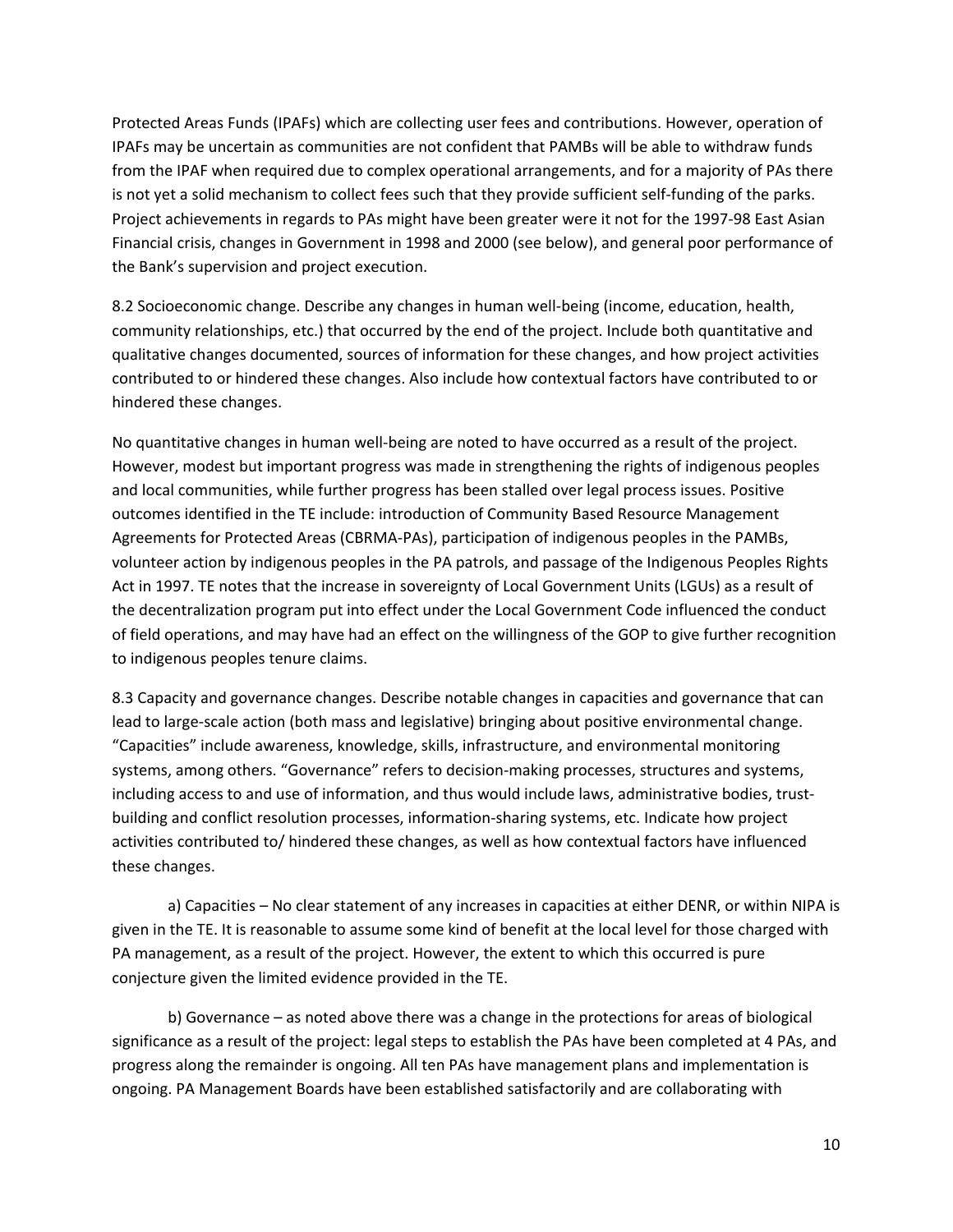relevant Local Government Units (LGUs). All ten sites have established Integrated Protected Areas Funds (IPAFs) which are collecting user fees and contributions. However, operation of IPAFs is a concern as communities are not confident that PAMBs will be able to withdraw funds from the IPAF when required due to complex operational arrangements, and for a majority of PAs there is not yet a solid mechanism to collect fees such that they provide sufficient self-funding of the parks. Project achievements in regards to PAs might have been greater were it not for the 1997-98 East Asian Financial crisis, changes in Government in 1998 and 2000 (see below), and general poor performance of the Bank's supervision and project execution. Moreover, modest but important progress was made in strengthening the rights of indigenous peoples and local communities, while further progress has been stalled over legal process issues. Positive outcomes identified in the TE include: introduction of Community Based Resource Management Agreements for Protected Areas (CBRMA-PAs), participation of indigenous peoples in the PAMBs, volunteer action by indigenous peoples in the PA patrols, and passage of the Indigenous Peoples Rights Act in 1997.

8.4 Unintended impacts. Describe any impacts not targeted by the project, whether positive or negative, affecting either ecological or social aspects. Indicate the factors that contributed to these unintended impacts occurring.

No unintended impacts were noted in the TE.

8.5 Adoption of GEF initiatives at scale. Identify any initiatives (e.g. technologies, approaches, financing instruments, implementing bodies, legal frameworks, information systems) that have been mainstreamed, replicated and/or scaled up by government and other stakeholders by project end. Include the extent to which this broader adoption has taken place, e.g. if plans and resources have been established but no actual adoption has taken place, or if market change and large-scale environmental benefits have begun to occur. Indicate how project activities and other contextual factors contributed to these taking place. If broader adoption has not taken place as expected, indicate which factors (both project-related and contextual) have hindered this from happening.

There is no evidence presented in the TE of any broader adoption of project initiatives by project's end. The only initiatives that could be considered novel were the livelihood components of the project, and these, as detailed above, were poorly implemented and largely ineffective. Thus there is little basis thus far to take this project component to scale.

### **9. Lessons and recommendations**

9.1 Briefly describe the key lessons, good practices, or approaches mentioned in the terminal evaluation report that could have application for other GEF projects.

The TE provides the following key lessons:

• The more difficult a project component, task, or objective, the greater the need for careful focus and clarity in description and operational arrangements to provide clear guidance and to remove any uncertainties over what is required.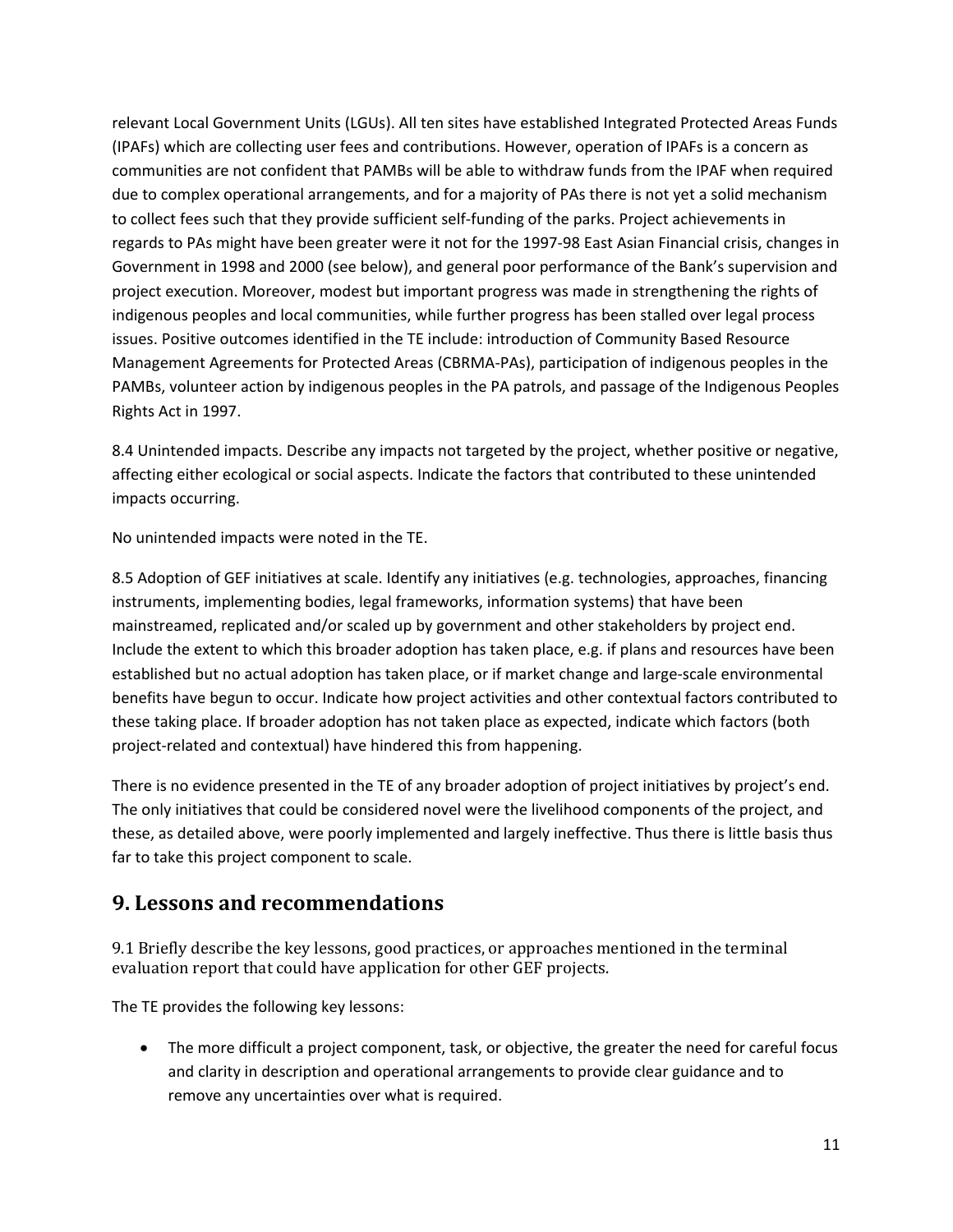- Attention to technical aspects of a project, and strength of an agency or its performance in technical areas, is not enough. Successful project implementation also requires strength in management areas including in finance, procurement, monitoring and oversight.
- Entrusting the management of large flows of funds and procurement to a new agency without a track record is risky.
- Where implementation is to be the responsibility of a non-government agency, care needs to be taken not only in the choice of the agency, but also to ensure that the project design is appropriate for implementation by that agency. Where necessary, changes should be made to tailor the design to mitigate any foreseen weak points in implementing agency capabilities, and the agency needs to take steps to strengthen itself in areas where capacity is weak. An institutional analysis is desirable where institutions are untested, with recommendations incorporated in design and implementation.
- Investments in natural resources such as forestry, protected areas or watersheds tend to require continuous activity over an extended period of time. They do not lend themselves to being treated as projects and may best be conceived as programs which would ensure the longer-term support required. This program could have been presented as two or more projects, in order to give adequate control and allow for stocktaking and any necessary changes in project design between the various project phases.
- Credit schemes such as the project's Livelihood component, are typically quite difficult. Credit in remote areas is extremely difficult due to lack of RFIs and a lack of interest to provide small loans in remote areas. Projects or components which have a mix of both credit and grants are particularly difficult to operate.
- Benefits from a decentralized scheme for project implementation will be reduced if there is also centralized project management and decision making. A truly decentralized project design requires only minimal central coordination and support.
- Implementation which relies for reimbursement almost entirely on Statements of Expenditure (SOEs) for a large number of small expenditures in remote locations in ten project sites has inherent risks and requires operation of appropriate mitigating mechanisms including standard documentation, a strong oversight capacity and sampling for post review.
- Implementing agencies need to have personnel strong in financial management and procurement, or to train personnel and, as needed, hire technical assistance in these areas.
- Institutional development in PAs including provision of land tenure security, joint management through community based forest management agreements and PAMBs can provide a strong basis for increased community participation and empowerment. In particular this was valuable for IPs who became involved in conservation and PA management.

9.2 Briefly describe the recommendations given in the terminal evaluation.

The TE provides the following recommendations:

• Technical assistance (TA) should not be confined to purely technical matters. CPPAP and the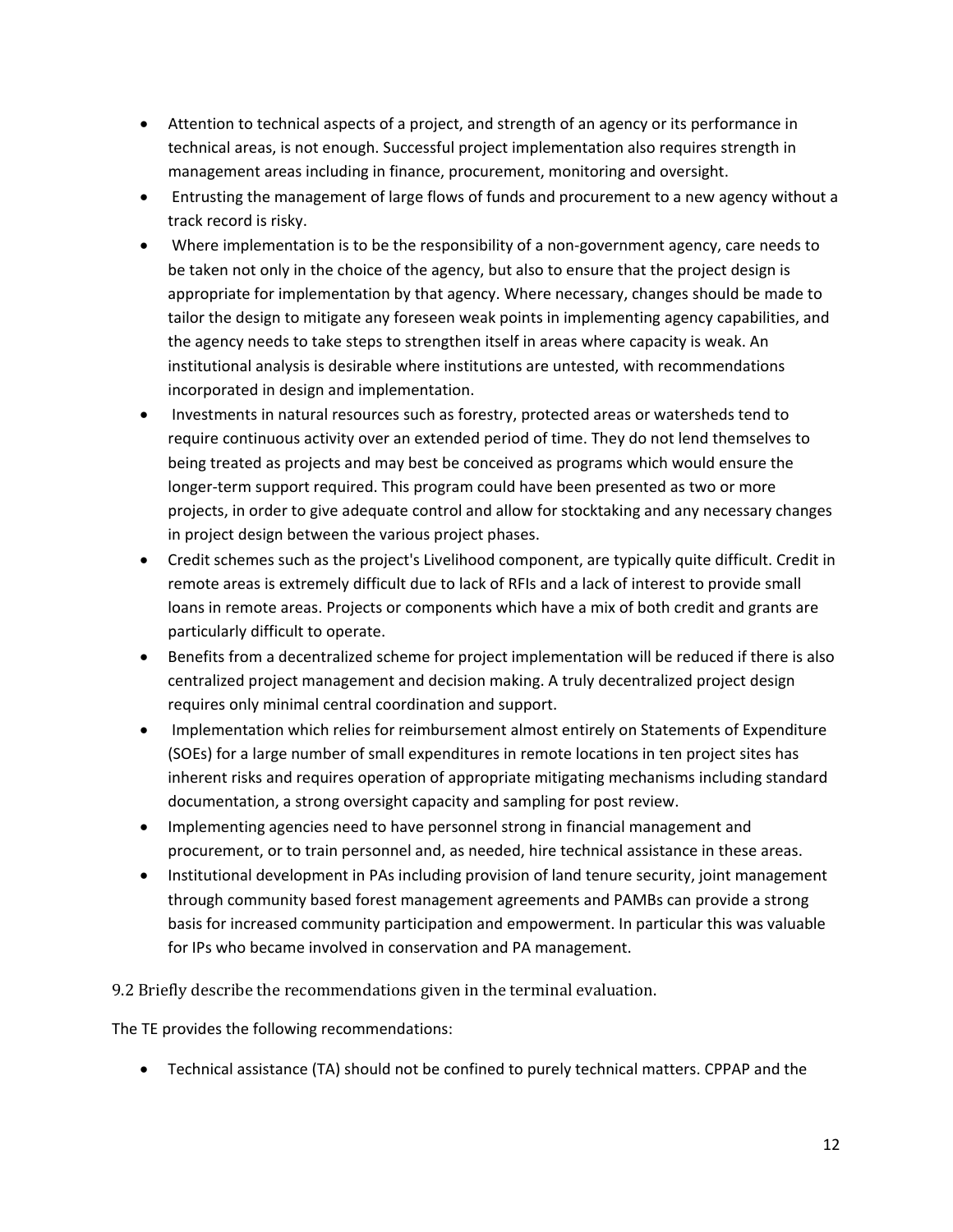supporting Danish grant included substantial TA for biodiversity monitoring and other technical areas, but this should have been paralleled by TA in managerial and financial/procurement support.

- An institutional capacity analysis of the proposed executing entity's strengths and weaknesses, especially in management, finance and procurement, should be undertaken and should inform the decision on choice of agency.
- All projects should have some formal mechanisms for coordination and oversight of the implementing agency and field activities.
- Care is required in project design to make sure that mechanisms are in place to ensure that as high a proportion as possible of project funds are delivered to the beneficiaries – rather than being absorbed in higher level institutional costs.
- A MTR is an opportunity to significantly restructure a project if that is required. The same should be done by any supervision mission that finds restructuring necessary.